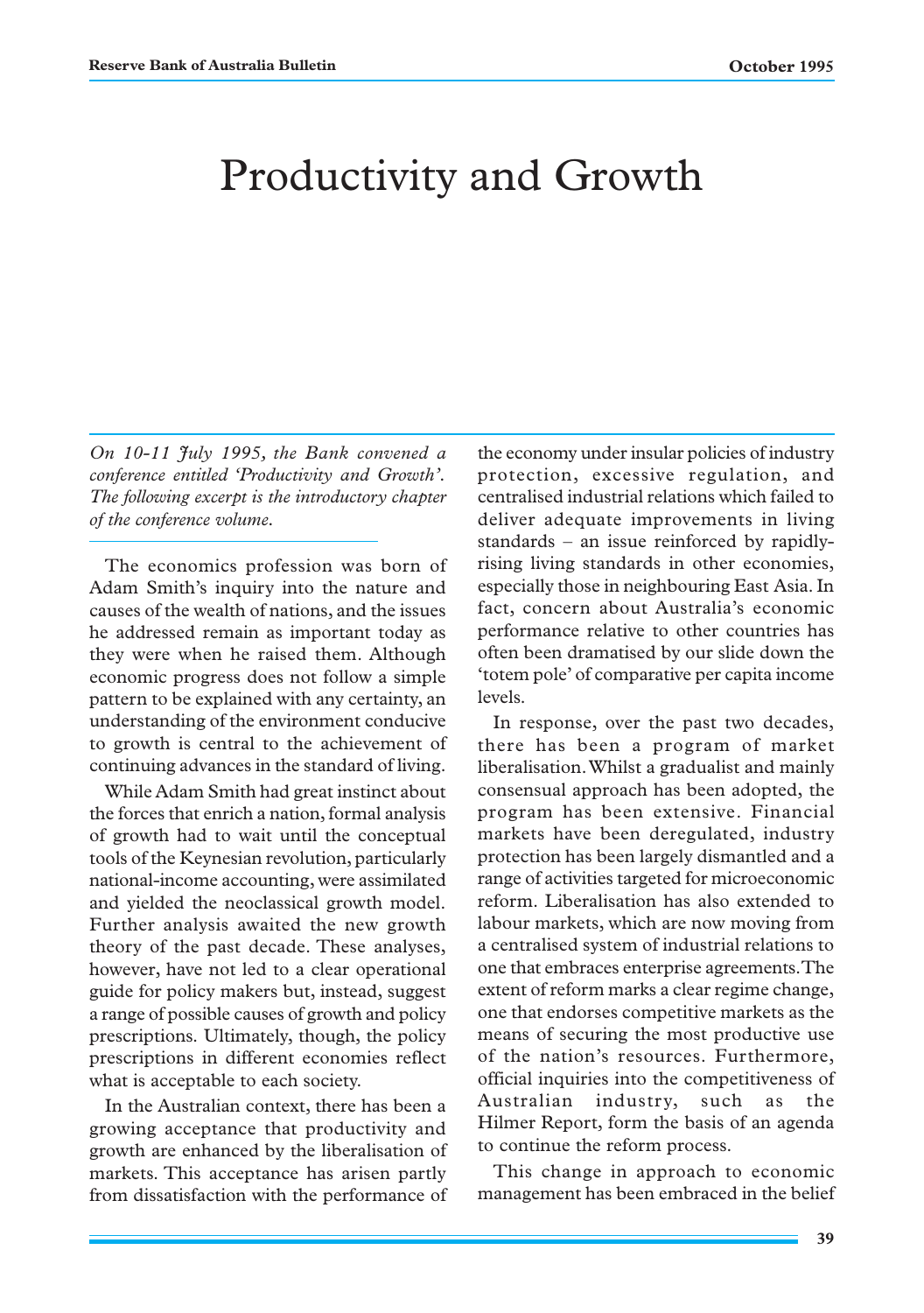that it will deliver a growth dividend and improve living standards. With this process of reform underway for some years, it is appropriate to take stock of Australia's growth performance and prospects. The papers in this Volume were commissioned by the Bank to improve our understanding of productivity and growth. In particular, the papers seek to address four main questions:

- How bad, or good, is Australia's growth and productivity performance?
- What developments in productivity and growth have occurred at the sectoral and enterprise levels?
- What lessons can be learned from the extraordinary East-Asian growth experience?
- What is the role for policy in the achievement of Australia's growth potential?

## **Australia's Comparative Growth and Productivity Performance**

There is a widespread view that Australia's growth and productivity performance has long been inadequate. This view is supported, for example, by data published by official international agencies indicating that productivity growth has been slower in Australia than in other comparable countries for an extended period.

Table 1, drawn from a new comparative database recently published by the OECD, summarises the conventional evidence. It shows that while total output growth in Australia was in line with that of other OECD countries over the period 1970-89, both labour and total-factor productivity were well below. In fact, Australia had the lowest totalfactor productivity growth of the 14 OECD countries for which data were available.

An additional OECD study for the period 1989-94 gives a more favourable impression of Australia's recent economic performance. It suggests that, over the past five years, both labour productivity and total-factor productivity have slightly surpassed the OECD average. The difference is not, however, great and may be affected by cyclical influences. Over a longer run of years, productivity growth has been less than in other industrialised economies.

There is, as well, evidence of a progressive decline in Australia's level of real per capita

| (Per cent per annum)         |           |        |         |        |           |           |             |
|------------------------------|-----------|--------|---------|--------|-----------|-----------|-------------|
|                              | Australia | Canada | Germany | Japan  | <b>UK</b> | <b>US</b> | <b>OECD</b> |
| 1970 to 1989                 |           |        |         |        |           |           |             |
| Real GDP                     | 3.2       | 3.7    | 2.5     | 4.6    | 2.1       | 3.0       | 3.1         |
| Labour<br>productivity       | 1.0       | 1.4    | 2.3     | 3.7    | 1.7       | 1.0       | 2.0         |
| Total-factor<br>productivity | 0.6       | 0.8    | 1.5     | 2.1    | 1.1       | 0.7       | 1.4         |
| 1989 to 1994                 |           |        |         |        |           |           |             |
| Real GDP                     | 2.2       | 1.0    | 2.9     | 2.1    | 0.8       | 2.0       | 1.9         |
| Labour<br>productivity       | 1.8       | 0.7    | 2.7     | 1.0    | 1.9       | 1.0       | 1.5         |
| Total-factor<br>productivity | 1.1       | $-0.4$ | 1.8     | $-0.5$ | 1.2       | 0.6       | 0.5         |

**Table 1: Australia's Comparative Growth and Productivity Performance**

Note: Database confined to: Australia, Belgium, Canada, Denmark, Germany, Finland, France and Italy, Japan, Sweden, the United Kingdom and the United States. These countries account for over 90 per cent of GDP in all OECD countries.

Sources: For the period 1970-89, data are from OECD Working Paper No. 145, and for the period 1989-94, they are from OECD, *Economic Outlook*, June, 1995.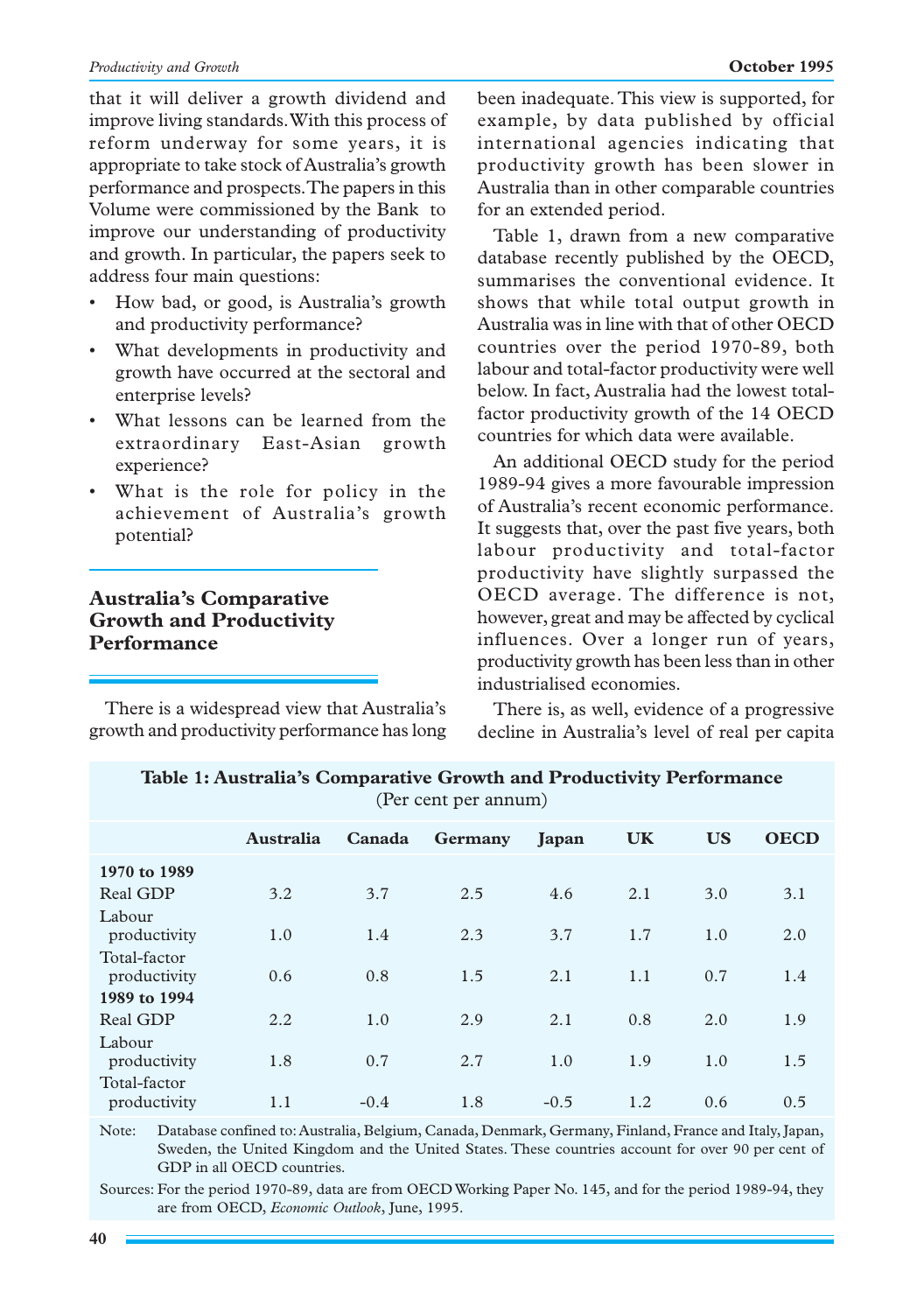income relative to other countries. In 1938, Australia was ranked 4th in conventional league tables of per capita income. By 1960, its ranking was 11th; by 1993 it was 15th, equal with Belgium. According to estimates by the World Bank, Australia's real per capita income is now less than the high-performing East-Asian economies of Hong Kong and Singapore. Thus we are presented with two stylised facts, suggesting that Australia's productivity and growth performance has been relatively poor.

However, as the papers in this Volume show, while such summary measures of economic progress are valuable in certain contexts, they can be naive and lead to inappropriate conclusions about comparative performance. Three main problems give the flavour of the issues involved.

First, Australia began its economic development as a 'frontier' economy with a rich endowment of natural resources and a small population; it is to be expected that its initial levels of real per capita income were very high. However, a comparative advantage in the production of primary commodities, with low income elasticities of demand and secular price falls, does not lend itself to the maintenance of such relative affluence.

Second, meaningful comparisons of per capita income levels are difficult to perform. They require each country's income to be denominated in the price of a set of representative goods. For conventional league tables, the choice of this set of goods is most appropriate for a 'core' group of countries in Europe, but less so for other countries, like Australia, that are outside this core. When attempts are made to address this problem, or when account is taken of differences in the living conditions and preferences of communities, Australia's ranking improves, often considerably.

Third, even if accurate relativities can be established, comparisons of growth performance made at the same point in time, as opposed to the same stage of development, are misleading. Economies tend to follow a development path in which growth takes off, accelerates and subsequently slows down, as

the economy matures. Less-developed economies can enjoy rapid growth through technological catch-up and by encouraging factors to accumulate faster than is sustainable for an advanced economy. Once allowance is made for each country's position on its development path, Australia's per capita growth has proceeded at a rate to be expected of a mature, industrialised economy. In this respect, our growth performance has been remarkably average.

Of course, achieving average performance amongst economies of our type implies there is room for improvement. Analysis of productivity, in particular differences at the sectoral and enterprise level, provides some guidance here.

### **Sectoral and Enterprise Developments**

Trend improvements in productivity are necessary to sustain a desirable pace of economic growth. Indeed, much of the program of market liberalisation has been designed to secure continuing improvements in productivity. Consequently, it has been both a puzzle and a source of concern, that during much of the 1980s in Australia, labourproductivity growth was unusually slow.

Many argue that poor labour-productivity growth in the second half of the 1980s was a consequence of wage moderation. The wage pause and the Prices and Incomes Accord restrained real wages, encouraging a shift in the capital/labour ratio. While this resulted in increased employment, it lowered labourproductivity growth. But we can also throw light on this issue by decomposing the aggregate outcomes. Examination of sectors reveals substantial differences in productivity performance.

Over the course of the last business cycle, *the level* of labour productivity declined in four main industries – construction, wholesale and retail trade, finance, and recreation. These declines were offset by improvements elsewhere in the economy to generate an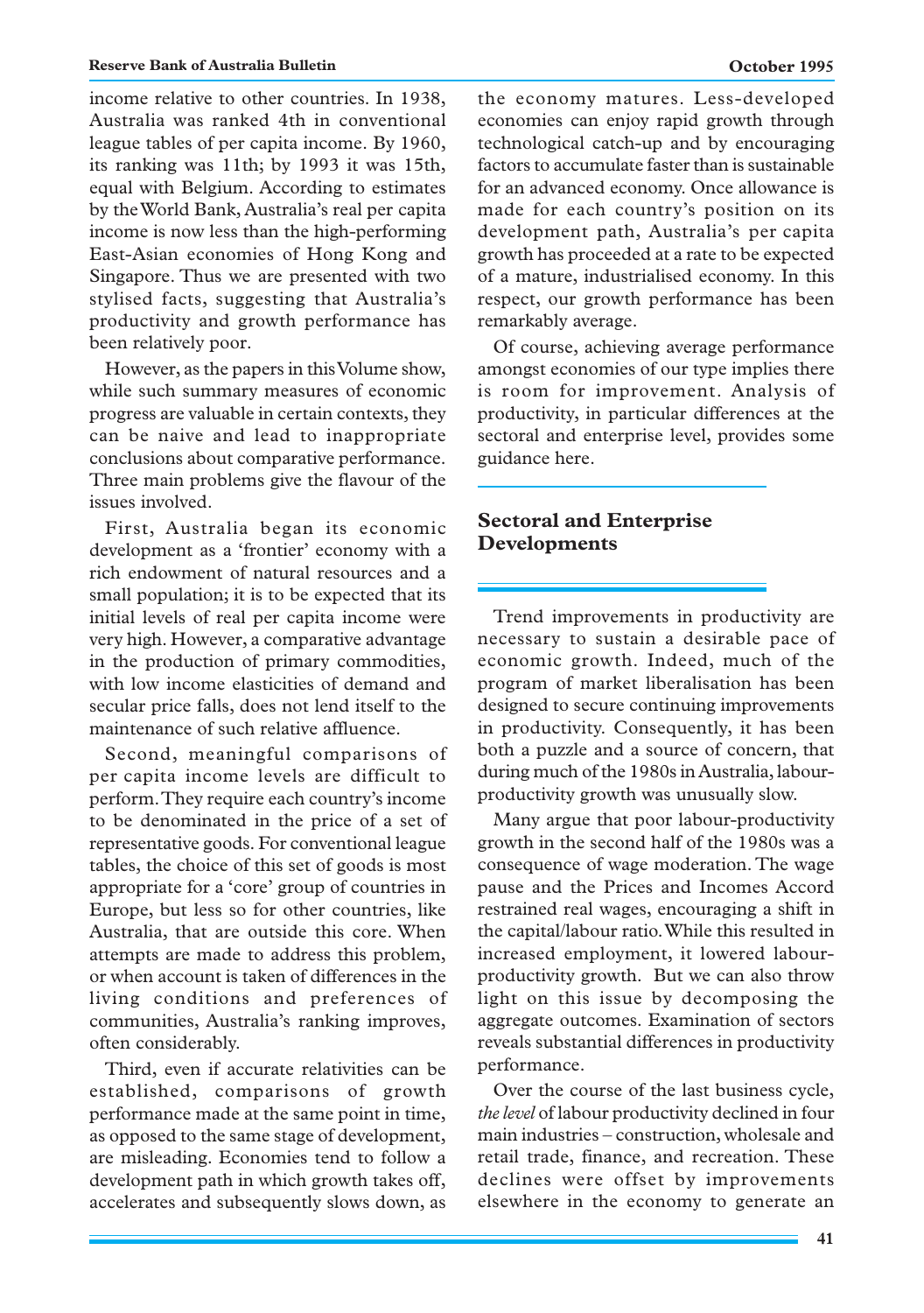While part of the slowdown is real, part can be attributed to measurement problems. Indeed, it would be surprising if falls in actual productivity levels have occurred. There are inherent difficulties in identifying the productivity of non-market industries where it is hard to obtain the market value of output, and also of service industries where it is hard to measure the quality of output. And yet these industries comprise a large and increasing share of the economy.

Measurement problems are epitomised by the deregulation of shopping hours that occurred progressively throughout the 1980s and early 1990s. Opening shops for longer hours should hardly affect aggregate sales and hence, *measured* output. It does, however, require more staff, so measured labour and total-factor productivity growth are lower while shopping hours are being lengthened. In the meantime, though, shops have provided a new and improved service, called 'convenience', that is difficult to value. In a number of industries, these types of measurement difficulties appear to have become especially pronounced in the second half of the 1980s.

In some areas, at least, we expect measurement problems to be reduced. Consequently, measured productivity should recover. This, combined with the positive influences of market liberalisation and outward orientation, already evidenced in some sectors, gives cause for optimism that Australia's trend rate of productivity growth will be higher in future than it was in the 1980s. In fact, productivity performance at the enterprise level provides strong evidence in support of this view.

At the enterprise level there have been important changes in both attitude and the organisation of work that have delivered, and will continue to deliver, productivity improvements. Case studies indicate that the program of market liberalisation, in particular the increased exposure to international competition, has encouraged firms to focus on a range of aspects of performance. Of these, productivity is central to the ability of firms to maintain competitiveness in both domestic and foreign markets. These developments have been complemented by the new focus of organised labour on the objectives of enterprises. Returns to labour are increasingly benchmarked against indicators performance at the enterprise level, encouraging wage outcomes in line with productivity – a prerequisite for achieving the objectives of competitiveness and maintenance of low inflation.

Given our pursuit of sustainable growth through market-induced improvements in productivity, what lessons can be learned from the extraordinary growth achievements of East Asia?

#### **The East-Asian Miracle**

East-Asian economies have enjoyed remarkably rapid economic growth for a generation – a performance that has attracted the attention of policy makers hoping to emulate this success. For economists, the East-Asian experience presents the intellectual challenge of providing an explanation in terms of economic conditions and policies, rather than simply characterising it as 'miraculous'.

For OECD countries, growth-accounting exercises suggest that technology usually plays a larger role in the growth process than factor accumulation. This result is not so clear-cut for East-Asian countries where some have argued that growth may be 'extensive', in the sense that it reflects massive factor accumulation as resources are mobilised in a newly-industrialising society. This conclusion appears, however, to be a fragile one. The more widely-endorsed view accepts that factor accumulation has been important for East-Asian growth, but argues that technological progress has also played a key role.

Of course, forces other than factor accumulation and technology have contributed to East-Asian growth. Macroeconomic management has been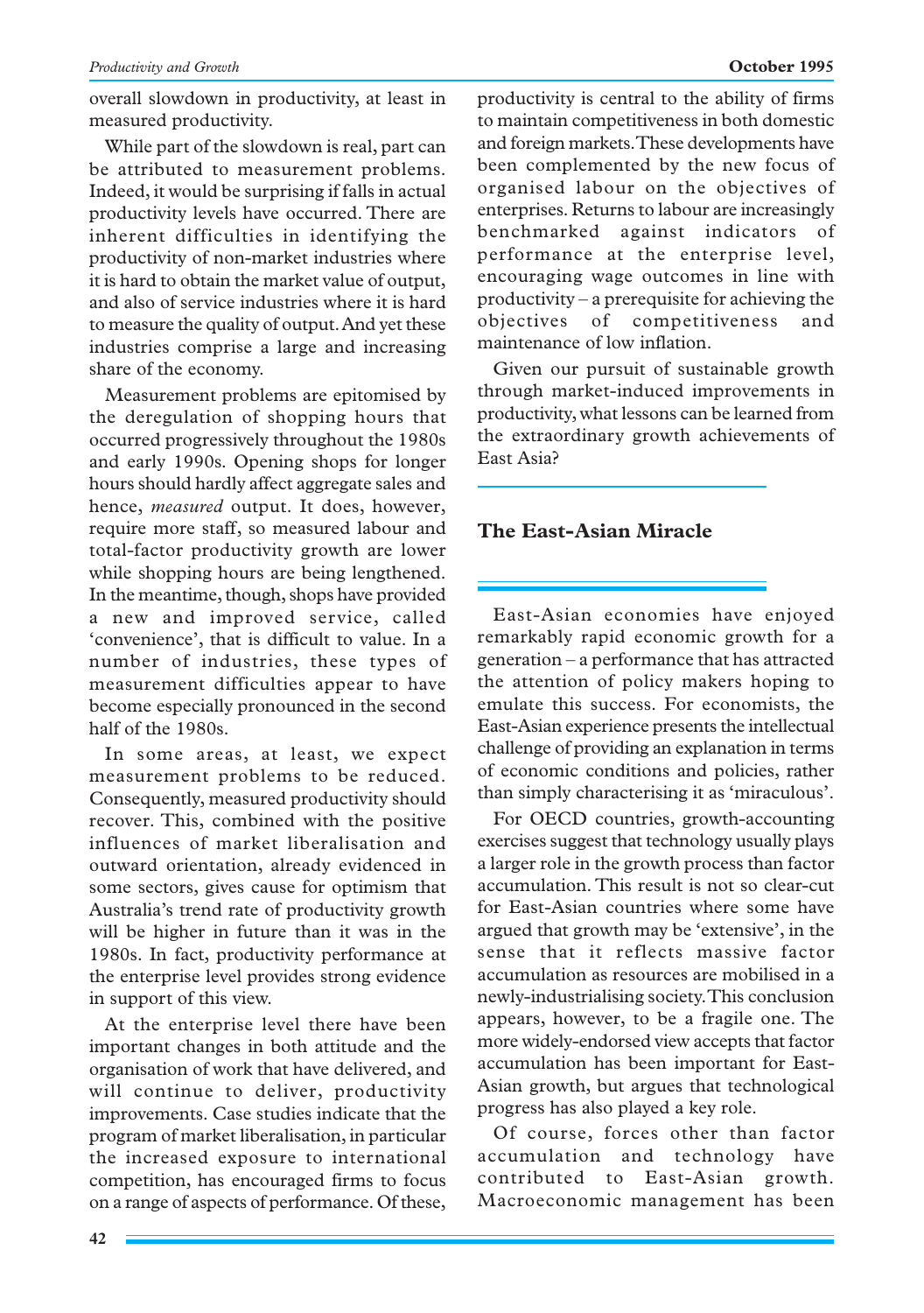generally good and has been complemented by policies that have enhanced the integrity of the financial system. There has also been an extensive array of selective interventions designed to promote growth by encouraging certain types of economic activity, in particular investment and exports – the socalled 'engines of growth'. Identifying the role played by policy has, however, proven difficult. To what extent would strong growth have been achieved anyway, through the 'natural' forces of factor accumulation, catch-up and convergence? Has economic success permitted particular policies to be pursued (e.g. with respect to saving) or did the policies generate economic success?

One way to address this issue of reverse causality is to examine the conditions prevailing at the beginning of the growth period. For example, had high rates of investment or exports preceded economic growth, it might confidently be argued that they helped cause it. In fact, high rates of investment and exports evolved only gradually, making their role in the growth process harder to interpret. Nevertheless, there are other attributes of these economies that did precede their rapid growth. As well as low initial-income levels, predisposing them to technological catch-up, East-Asian countries had less inequality of income and land distribution, and more primary education than comparable countries that were subsequently less successful. Perhaps these were important ingredients in the transition to rapid growth and technological catch-up.

#### **The Role for Policy**

It is of vital interest to economists to identify public policies that promote growth, or certainly do not inhibit it. In the Australian context, the principal focus has been on 'getting the basics right'. With regard to microeconomics, this has entailed a program of liberalisation in both goods and factor markets designed to encourage greater efficiency in resource use. This has already had demonstrable effects on productivity in many sectors of the economy, with tentative signs that higher aggregate productivity growth is in prospect.

While economic theories of growth offer guidance for microeconomic-policy design, they do not assign a specific role to macroeconomic policy. Nevertheless, it is hard to believe that macroeconomic policies have no influence on growth. Indeed, there is by now considerable agreement about the features of a macroeconomic environment conducive to growth: a stable and sustainable fiscal policy; an appropriate real interest rate; a competitive and predictable real exchange rate; a balance of payments that is regarded as viable; and a low and predictable inflation rate. Several of these conditions have figured prominently in public-policy debate in Australia.

A country's fiscal position, the viability of its balance of payments and its level of national saving are all inextricably linked. In Australia's case, national saving has fallen, both as a result of public dissaving associated with budget deficits, but also as a consequence of a decline in private saving – one that is unusual by OECD standards. If international capital flows were highly mobile, national saving would not be a constraint on investment and growth, as capital would flow from countries with excess saving to those where profitable investment opportunities exceed domestic saving. But this appears not to be the case. Owners and managers of each nation's saving act to keep most of it at home. Consequently, if domestic saving is deficient, investment and growth are lower than they would be if capital were perfectly mobile. This suggests a need for both fiscal restraint and incentives to boost private saving.

The final ingredient of a macroeconomic environment conducive to growth is a low and predictable inflation rate. Indeed, satisfying this condition is of key concern to central banks. Higher inflation interacts with the tax system to affect saving and investment. It generates greater uncertainty about future